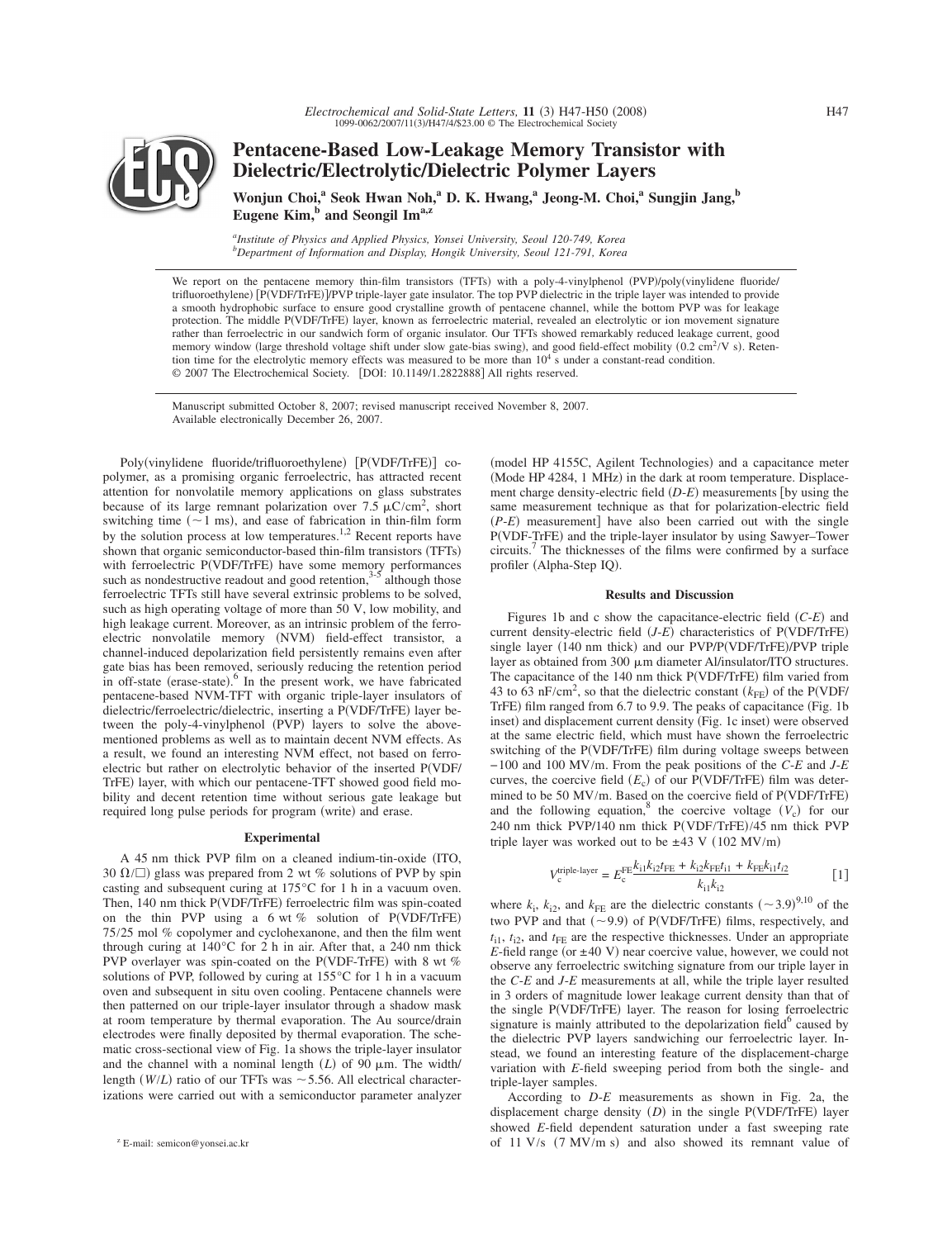

Figure 1. (Color online) (a) Schematic cross section of our pentacene NVM-TFT with PVP/P(VDF/TrFE)/PVP. (b) Plots of C-*E*, characteristics of the P(VDF/TrFE) single layer (inset) and PVP/P(VDF/TrFE)/PVP triple layer. (c)  $J$ - $E$  characteristics of the single (inset) and triple layers.

 $\sim$  5.5  $\mu$ C/cm<sup>2</sup>, while the remnant *D* increases up to 8  $\mu$ C/cm<sup>2</sup> under a much lower rate of 0.9 V/s (0.5 MV/m s). According to Fig. 2b, unlike the case of the single layer, our triple layer did not show any charge-saturation behavior under fast sweeping even when a higher *E*-field than coercive one was applied. However, under a slow *E*-field sweep the *D*-*E* curve appeared saturated and the remnant *D* value in our triple layer became as large as  $2 \mu C/cm^2$ , although it was only  $\sim 0.1 \mu C/cm^2$  under the fast rate (Fig. 2b). These *D*-*E* results of Fig. 2a and b mean that our triple layer does not possess any ferroelectric properties, and moreover, the PVDF/ TrFE) component contains some electrolytic ions inside, so that those ions slowly move toward the PVP/P(VDF/TrFE) interfaces under the long-term *E*-field sweep, resulting in a considerable



**Figure 2.** (Color online) (a) D-*E* measurements conducted with a single layer and (b) with a triple layer. Note that remnant-displacement charge density increases with the slow *E*-field sweep in both *D*-*E* measurements for single P(VDF/TrFE) and triple layers. The triple layer appears not to conserve any ferroelectric effects (polarization saturation) regardless of applying excessive *E*-field  $({\sim}50 \text{ V})$  in sweeping.

density-of-displacement charge [see the arrows indicating more than  $\sim$  2  $\mu$ C/cm<sup>2</sup>, which is in fact about the same magnitude of *D* increase as in the single  $P(VDF/TrFE)$  component (Fig. 2a)].

Figures 3a and b exhibit atomic force microscopy (AFM) images of pentacene films deposited on PVP and P(VDF/TrFE), respectively. Figure 3a shows the surface of typical crystalline pentacene<br>with large dendritic grains,<sup>10</sup> promising a high field-effect mobility of our pentacene channel as deposited on PVP, the top element of the triple-layer dielectric. According to Fig. 3b, however, such good crystalinity of the pentacene channel could not be achieved on  $P(VDF/TrFE)$ ,<sup>5</sup> the intermediate element of the triple layer. Smallsized grains of pentacene were only observed after they were grown on the P(VDF/TrFE). Figures 3c and d show the AFM surface images of the top PVP and intermediate P(VDF/TrFE) layers, respectively. The root-mean-square (rms) surface roughness of 140 nm thick P(VDF/TrFE) film as  $\sim$  3.28 nm, while the 240 nm PVP overlayer improves the rms value to 0.7 nm. Therefore, the PVP overlayer is indispensable for achieving a good crystalline pentacene for high channel mobility and reducing gate-leakage current as well.

Our NVM-TFT with a PVP/P(VDF/TrFE)/PVP triple layer displayed a good hysteresis memory window as shown in the drain current-gate voltage  $(I_D - V_G)$  characteristics of Fig. 4a. [We also fabricated a reference TFT with only a P(VDF/TrFE) layer, but its device performance was too inferior to present here: a low mobility of  $10^{-4}$  cm<sup>2</sup>/V s and high gate leakage of a few  $\mu$ A.] The memory hysteresis of our NVM-TFT with a triple layer was only observed by adopting a high voltage range  $(V_G = \pm 50 \text{ V})$  and a slow sweeping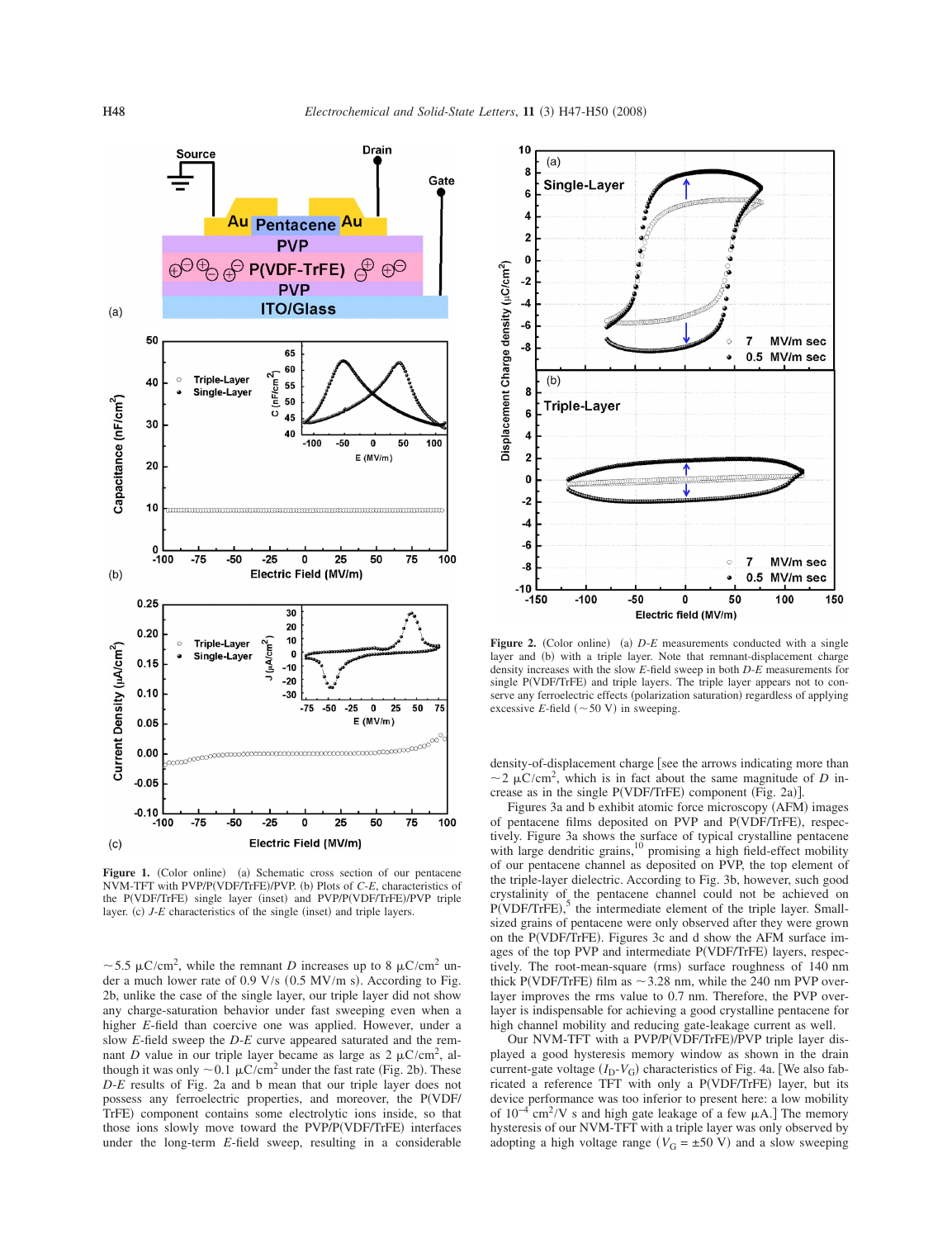

**Figure 3.** (Color online) AFM images of (a) pentacene films grown on PVP/P(VDF/TrFE)/PVP and (b) on P(VDF/TrFE)/PVP. (c) AFM surface images of PVP/P(VDF/TrFE)/PVP and (d) P(VDF/TrFE)/PVP.

rate (0.9 V/s), while no hysteresis was shown in a small sweeping range of −20 to 10 V under the same rate. In the present study, however, we could observe the memory effects within the small voltage range  $(-20 \text{ to } 10 \text{ V})$  by initially pulsing our device with  $-50$  V gate bias for 10 s (write, program) and then with +50 V for the same period (erase). Figure 4b displays the  $\sqrt{I_D-V_G}$  curves of our pristine TFT and those of gate-pulsed devices (both write and erase) as obtained by gate hysteresis sweep from −20 to 10 V. As estimated from Fig. 4b, the typical field-effect mobility  $(\mu_{\text{FET}})$  was  $0.2 \text{ cm}^2$ /V s, which is quite high for organic NVM-TFTs. According to our  $\sqrt{I_D-V_G}$  curves, the threshold voltage  $(V_{Th})$  of the pristine device was  $-8$  V, but it shifted to  $+5$  V ( $\Delta V_{\text{Th}} \approx 13$  V) after write pulse, while the  $V_{\text{Th}}$  shifted to −15 V ( $\Delta V_{\text{Th}} \approx -7$  V) for erase. The values of  $V_{\text{Th}}$  shift were reversibly sustained even under 10 times of repeated gate-voltage sweeps (between  $-20$  and  $10 \text{ V}$ ), so that the  $I_D$ - $V_G$  curve trace was almost precisely overlapped on the full-scale memory characteristics in Fig. 4a. Such write and erase (memory) effects were simply re-examined from the  $I_D-V_D$  output curves of pristine, write-pulsed, and erase-pulsed devices, as displayed in Fig. 4c. Our pentacene-based NVM-TFT shows a maximum saturation current of  $\sim 6.5 \mu A$  (at  $V_G = V_D = -20 \text{ V}$ ) in the write state (after −50 V pulse on gate), while the maximum *I*<sub>D</sub> current of the pristine

was  $\sim$  1.5  $\mu$ A. However, the same device showed less than 0.4  $\mu$ A after an erasing pulse of +50 V. Figure 4d shows data-retention properties of our NVM-TFT, which were regarded here as duration periods for the write- and erase-state  $I_D$  under zero gate bias  $(V_G)$  $= 0$ ) conditions with a constant drain voltage  $(V_D)$  of  $-1$  V. The pristine TFT was biased at  $V_G = \pm 50$  V for 10 s prior to the measurement of the time evolution of the  $I_D$  for write and erase state. The write/erase state current ratio changed from 100 to 30 within  $10^4$  s ( $\sim$  3 h). The gradual loss of retention must be due to the slow ion movement inside the intermediate P(VDF/TrFE) layer under  $V_D = -1$  V. Although we do not clearly know the identities of electrolytic ions inside, it is regarded that these electrolytic or ionic memory effects may provide useful device applications such as pulse-induced  $V_{\text{Th}}$  modification for coupled organic inverter.

## **Conclusion**

In summary, we have fabricated pentacene NVM-TFTs with PVP/P(VDF/TrFE)/PVP triple-gate insulators on ITO/glass substrate. Our memory TFT with the triple layer showed a high mobility of  $0.2 \text{ cm}^2/\text{V}$  s along with much lower leakage current density than that of single P(VDF/TrFE). Due to a depolarization field, our